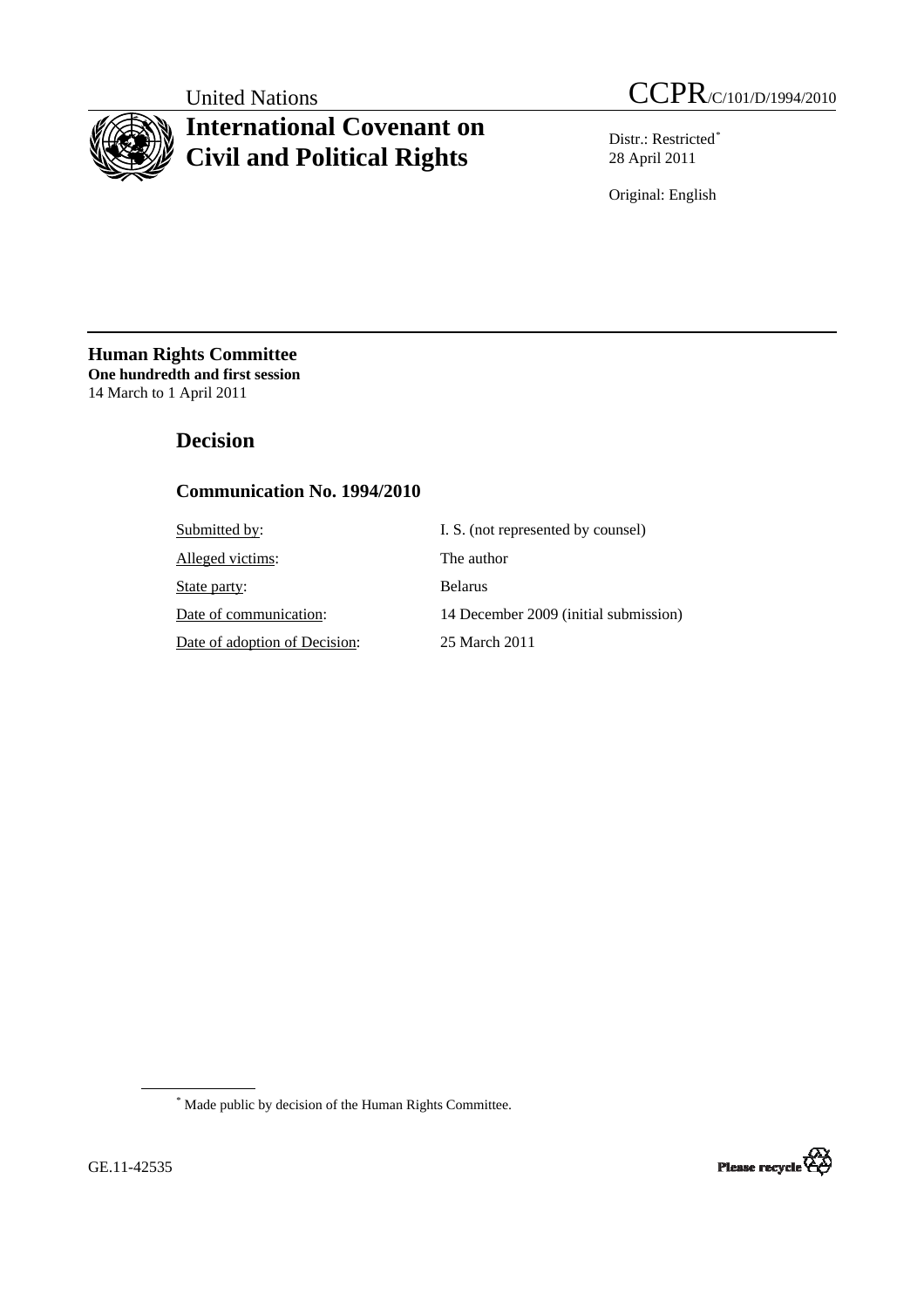| Subject matter:                    | Compulsory labour / fair trial.                                                                           |
|------------------------------------|-----------------------------------------------------------------------------------------------------------|
| Substantive issues:                | Obligation to work for a particular enterprise<br>after receiving a state funded university<br>education. |
| Procedural issues:                 | Incompatibility of claims with the Covenant;<br>level of substantiation of claim.                         |
| Articles of the Covenant:          | Article 8, paragraph 3 (a); article 14, paragraph 1                                                       |
| Articles of the Optional Protocol: | Articles 2 and 3                                                                                          |
|                                    | [Annex]                                                                                                   |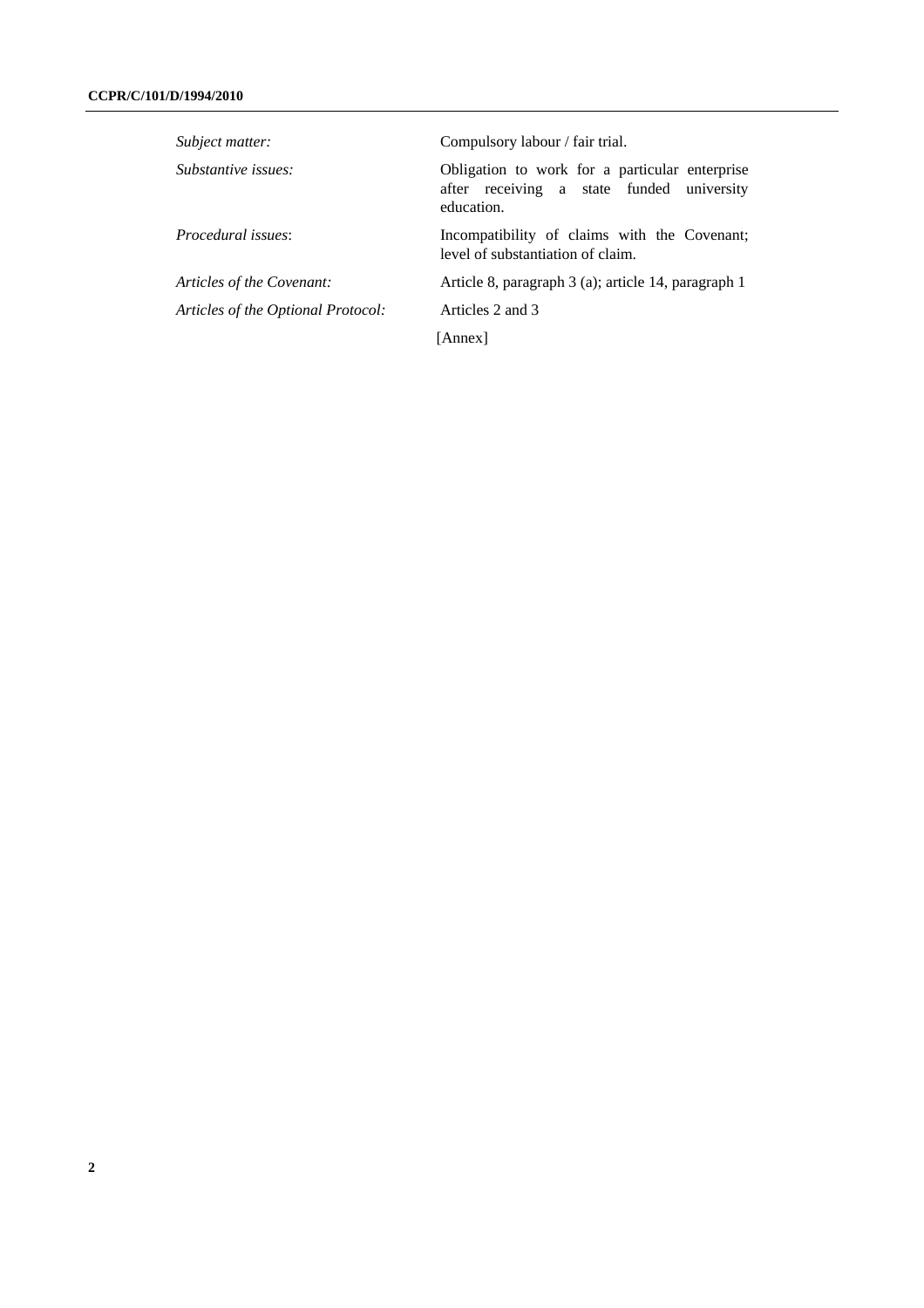# **Annex**

# **Decision of the Human Rights Committee under the Optional Protocol to the International Covenant on Civil and Political rights (one hundredth and first session)**

concerning

 **Communication No. 1994/2010[\\*\\*](#page-2-0)**

| I. S. (not represented by counsel)    |
|---------------------------------------|
| The author                            |
| <b>Belarus</b>                        |
| 14 December 2009 (initial submission) |
|                                       |

 The Human Rights Committee, established under article 28 of the International Covenant on Civil and Political Rights,

Meeting on 25 March 2011,

Adopts the following:

## **Decision on admissibility**

1. The author of the communication is I. S., a Belarusian national born in 1984. He claims to be a victim of violations by Belarus of his rights under article 8, paragraph 3 (a), and article 14, paragraph 1, of the International Covenant on Civil and Political Rights. The Optional Protocol entered into force for Belarus on 30 December 1992. The author is unrepresented.

## **The facts as presented by the author:**

2.1 Having successfully passed an examination, on 6 August 2001, the author enrolled as a student in the Belarusian State Polytechnic Academy, (later transformed into Belarusian National Technical University), and graduated, on 29 June 2006, with a degree in engineering. The author was assigned to work for two years as a young specialist in the state owned Construction Trust No 21 in Borisov town, in accordance with a Bulletin for Personnel Allocation issued by the University. The Bulletin for Personnel Allocation was issued on the basis of article 10 of the Law "On Education", the 2006 amendment of which provides that universities' graduates, whose studies had been funded by the state or the municipal budgets, must work for the State "mandatorily allocated" for a period of two years, according to the order established by the Belarus government. If they fail to comply

<span id="page-2-0"></span><sup>\*\*</sup> The following members of the Committee participated in the examination of the present communication: Mr. Lazhari Bouzid, Ms. Christine Chanet, Mr. Cornelis Flinterman, Mr. Yuji Iwasawa, Ms. Helen Keller, Ms. Zonke Zanele Majodina, Ms. Iulia Motoc, Mr. Gerald L. Neuman, Mr. Michael O'Flaherty, Mr. Rafael Rivas Posada, Sir Nigel Rodley, Mr. Fabian Omar Salvioli, Mr. Krister Thelin and Ms. Margo Waterval.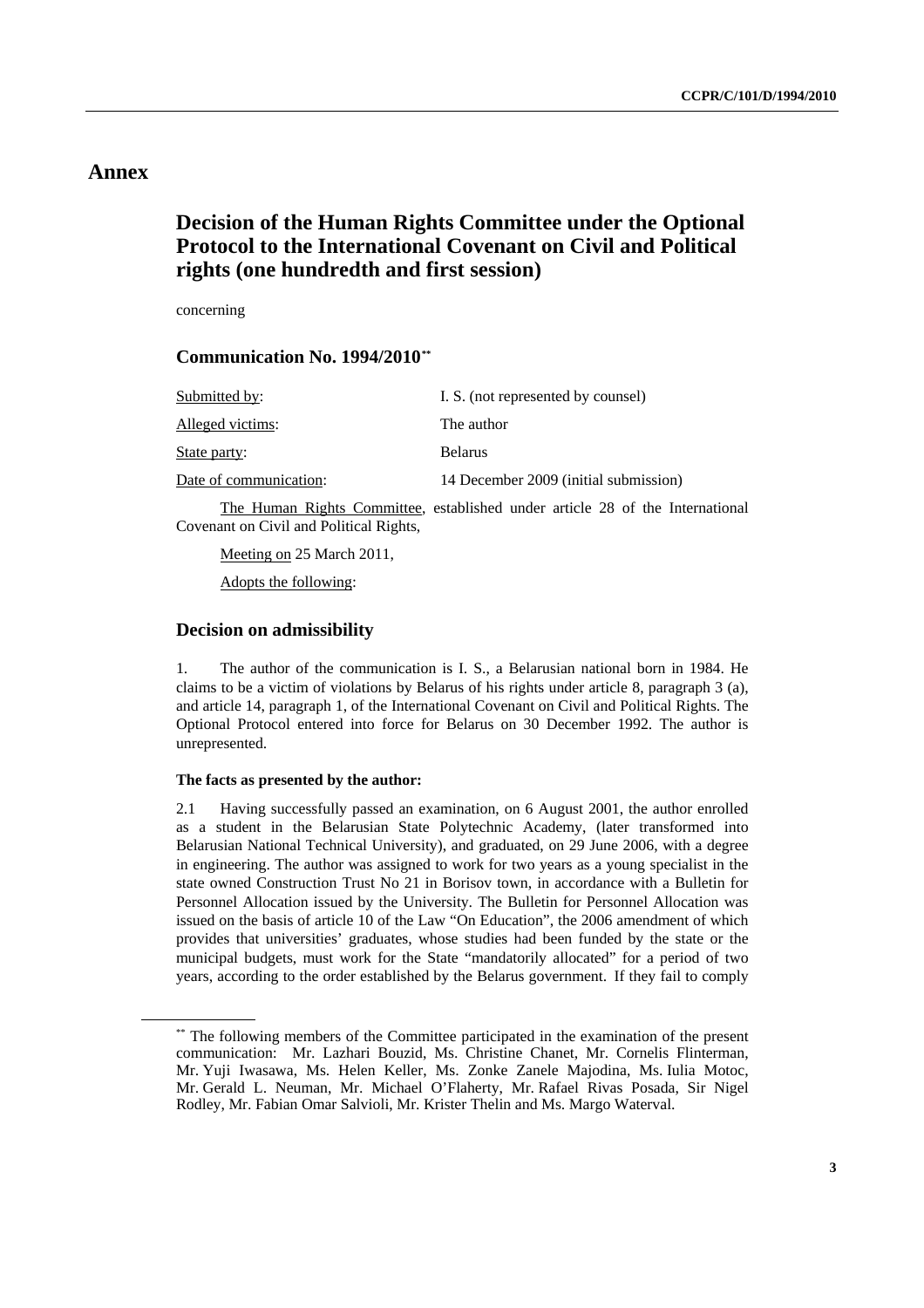with the "mandatory assignment" in return for the educational program that they chose to undertake, they are obliged to reimburse the funds spent on their education to the respective budget.

2.2 The author accepted and signed a work contract with the Construction Trust No 21. He started to work on  $28$  August  $2006<sup>1</sup>$  $2006<sup>1</sup>$  $2006<sup>1</sup>$ . The author's residence being in Minsk, he had to travel for three hours every day to his work station and he could not find living arrangements in the town of Borisov. He requested his employer to release him from the contract, but the latter refused, claiming that he was not permitted to dismiss a young specialist in the first two years after his graduation. The author stopped going to work and on 21 January 2007 he was dismissed for absenteeism based on article 42 of the Labour Code.

2.3 The Belarusian National Technical University filed a law suit against the author, claiming reimbursement of the funds for his education. The author objected, claiming that the Law "On Education" contradicts article 49 of the Constitution, which declares that education in Belarus is free of charge, and that forcing him to work in a company where he does not want to work, under the penalty of having to repay his education costs, constitutes compulsory labor. On 4 March 1998, the Borisov Regional Court granted the University's claim and convicted the author to pay 13 071 253 rubles to the State budget, based on the fact that he did not complete his mandatory work allocation term.

2.4 The author appealed the court decision before the Minsk District Court, which rejected his appeal on 19 May 2008. The author attempted to file for a supervisory review with the President of the Minsk District Court and with the Supreme Court of Belarus, but his appeals were rejected. The author contends that he has exhausted all available and effective domestic remedies.

### **The complaint**

3.1 The author refers to the article 2, paragraph 1, of the Forced Labour ILO Convention No29 of ILO, which defines forced or compulsory labour to mean "all work or service which is exacted from any person under the menace of any penalty and for which the said person has not offered himself voluntarily". The author further refers to ILO Convention No105 on Abolition of Forced Labour, to which Belarus is a state party, and therefore has undertaken "to suppress and not to make use of any form of forced or compulsory labour as a method of mobilizing and using labour for purposes of economic development".<sup>[2](#page-3-1)</sup> The author also refers to article 41, paragraph 4 of the Belarus Constitution which also prohibits compulsory labour. The author submits that after having enjoyed his right to free education, guaranteed by the constitution, he was forced to work following a mandatory allocation under the threat of heavy financial penalty. He maintains that the mandatory allocation is used by the State party as a method of mobilization of the work force for the purpose of economic development of certain regions by placing there young specialists on a nonvoluntary basis. He claims that his mandatory placement in the Construction Trust No 21 violated his right under article 8, paragraph 3(a), of the Covenant.

3.2 The author also submits that neither the first instance court, nor the subsequent instances took into consideration his arguments that his constitutional and Covenant rights were violated. He also submits that, since article 10 of the Law "On Education" was not enacted until June 2006, during his education in the period 2001 - 2006, the rules on mandatory allocation of young specialists, whose education was paid by the state budget,

<span id="page-3-0"></span><sup>&</sup>lt;sup>1</sup> The author submits a copy of his work contract. According to the contract, his salary was 732 974 Belarusian Roubles per month, for five working days, eight hours a day. 2

<span id="page-3-1"></span> $2$  Article 1(b) of the Abolition of Forced Labour Convention (1957).